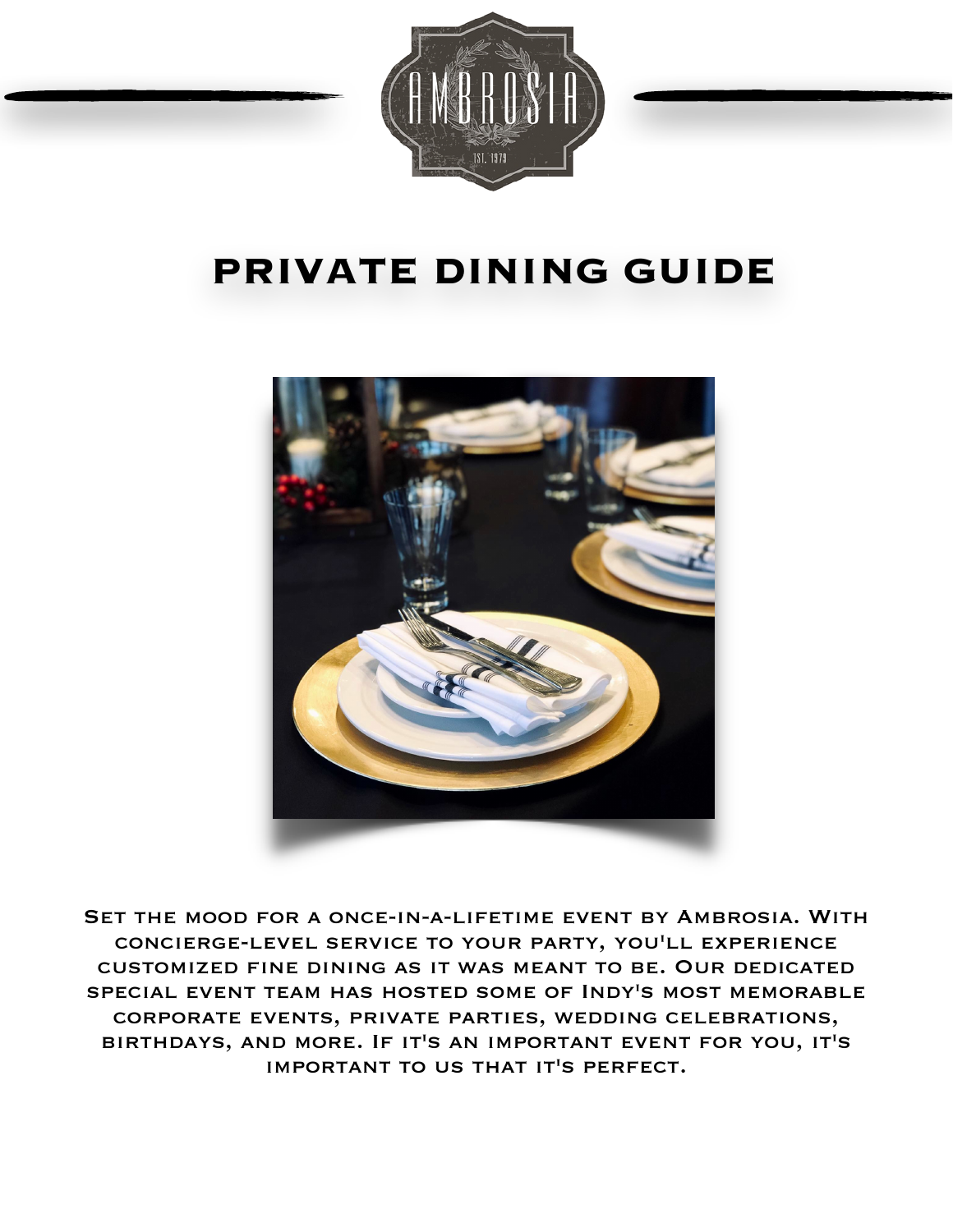

**SILVER MENU \$50 PER PERSON** 

## **APPETIZERS I** select two

**CALAMARI** - lightly floured, cocktail sauce, marinara **TORTA** - baked goat cheese, gorgonzola cream sauce, herbed crostini **BRUSCHETTE POMODORO** - tomatoes, basil, olive oil, garlic **ARANCINI** - house made deep fried mozzarella risotto balls, marinara

## **INSALATA I SELECT ONE**

**CESARE** - romaine, parmesan, house made herbed croutons **MISTA** - mixed greens, diced tomatoes, gorgonzola, balsamic dressing **ARUGULA** - arugula, shaved parmesan, red onion, lemon vinaigrette **BARBABIATOLA** - roasted beets, arugula, goat cheese, walnuts, red WINE VINAIGRETTE

### **ENTREES I** select three

**MEDICI** - chicken, penne, artichokes, sun dried tomatoes, capers, olive oil, garlic

**RAVIOLI DELLA MAMA** - spinach and cheese ravioli, pesto cream **SAUCE** 

**ALFREDO**- Pizzi family recipe

**BOLOGNESE** – penne with a classic three meat bolognese ragu

**CHICKEN PARMESAN** - breaded chicken breast, mozzarella, tomato **SAUCE** 

**CHICKEN MARSALA** - chicken breast sautéed in marsala mushroom **SAUCE** 

**SALMONE in CAMICIA** - salmon fillet poached in white wine garlic and herbs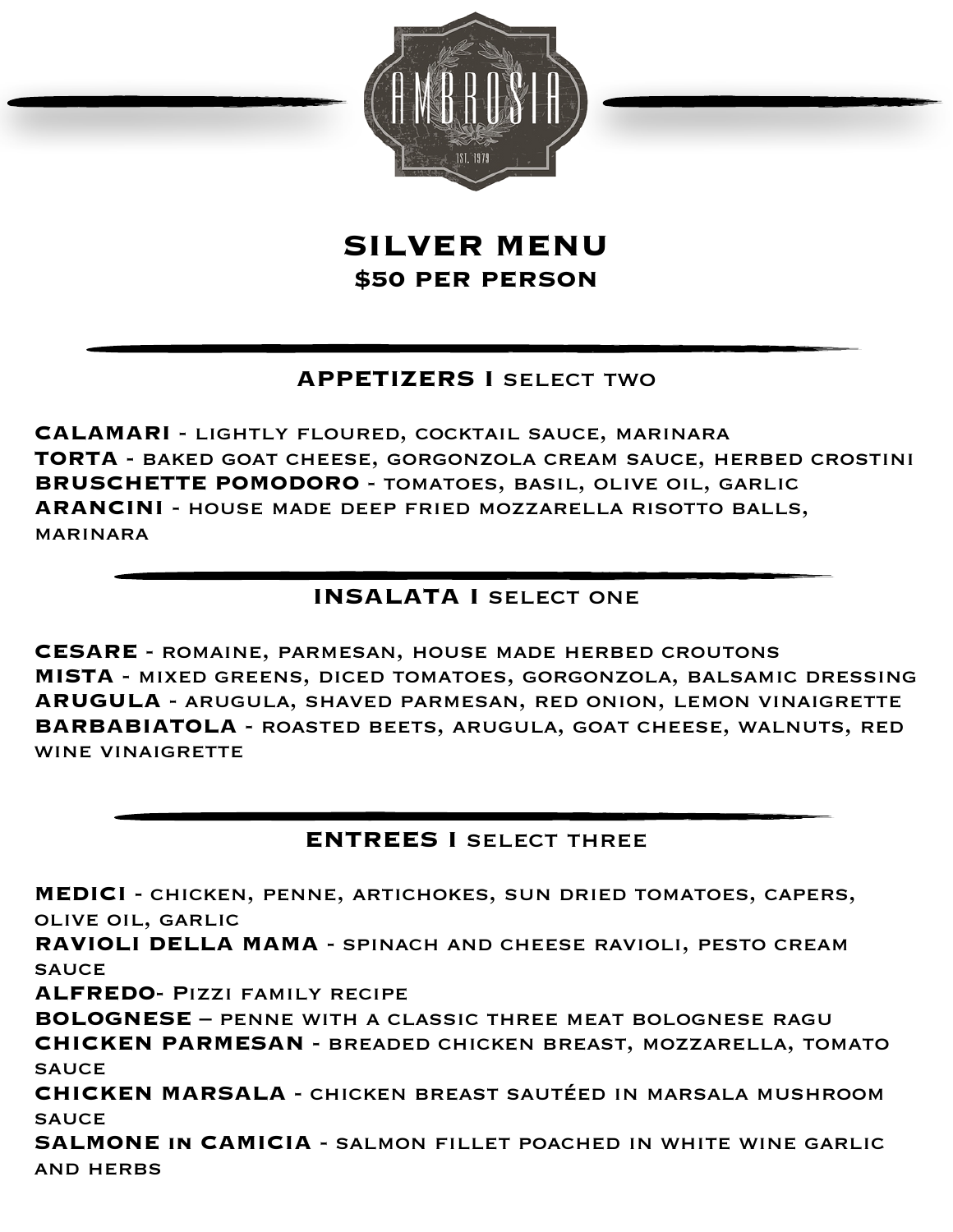

**GOLD MENU \$60 PER PERSON** 

## **APPETIZERS I** select two

**CALAMARI** - lightly floured, cocktail sauce, marinara **CARCIOFI** - grilled baby artichokes, red peppers, balsamic dressing **TORTA** - baked goat cheese, gorgonzola cream sauce, herbed crostini **BRUSCHETTE POMODORO** - tomatoes, basil, olive oil, garlic **POLPETTE del NONNO** - house made meatballs **ARANCINI** - house made deep fried mozzarella risotto balls, marinara

## **INSALATA I SELECT TWO**

**CESARE** - romaine, parmesan, house made herbed croutons **MISTA** - mixed greens, diced tomatoes, gorgonzola, balsamic dressing **ARUGULA** - arugula, shaved parmesan, red onion, lemon vinaigrette **BARBABIATOLA** - roasted beets, arugula, goat cheese, walnuts, red wine **VINAIGRETTE** 

**TRICOLORE** - cucumbers, mozzarella, olives, tomatoes, red onion, basil, red wine vinaigrette

## **ENTREES I** select four

**MEDICI** - chicken, penne, artichokes, sun dried tomatoes, capers, olive oil, garlic **RAVIOLI DELLA MAMA**- spinach and cheese ravioli with a pesto cream sauce **BOLOGNESE** - penne with a classic three meat Bolognese ragu **ALFREDO** - Pizzi family recipe **SPAGHETTI & MEATBALLS** - Pizzi family recipe **LASAGNA** - homemade bechamel parmesan cream, meat ragu **CHICKEN PARMESAN** - classic preparation with breaded chicken **BREAST CHICKEN MARSALA** - chicken breast sautéed in marsala mushroom **SAUCE ERBETTE** - salmon filet poached in white wine herbs **MERLUZZO** - roasted cod, garlic, tomatoes, olives **POLLO ARROSTO** - half roasted chicken, lemon, rosemary, garlic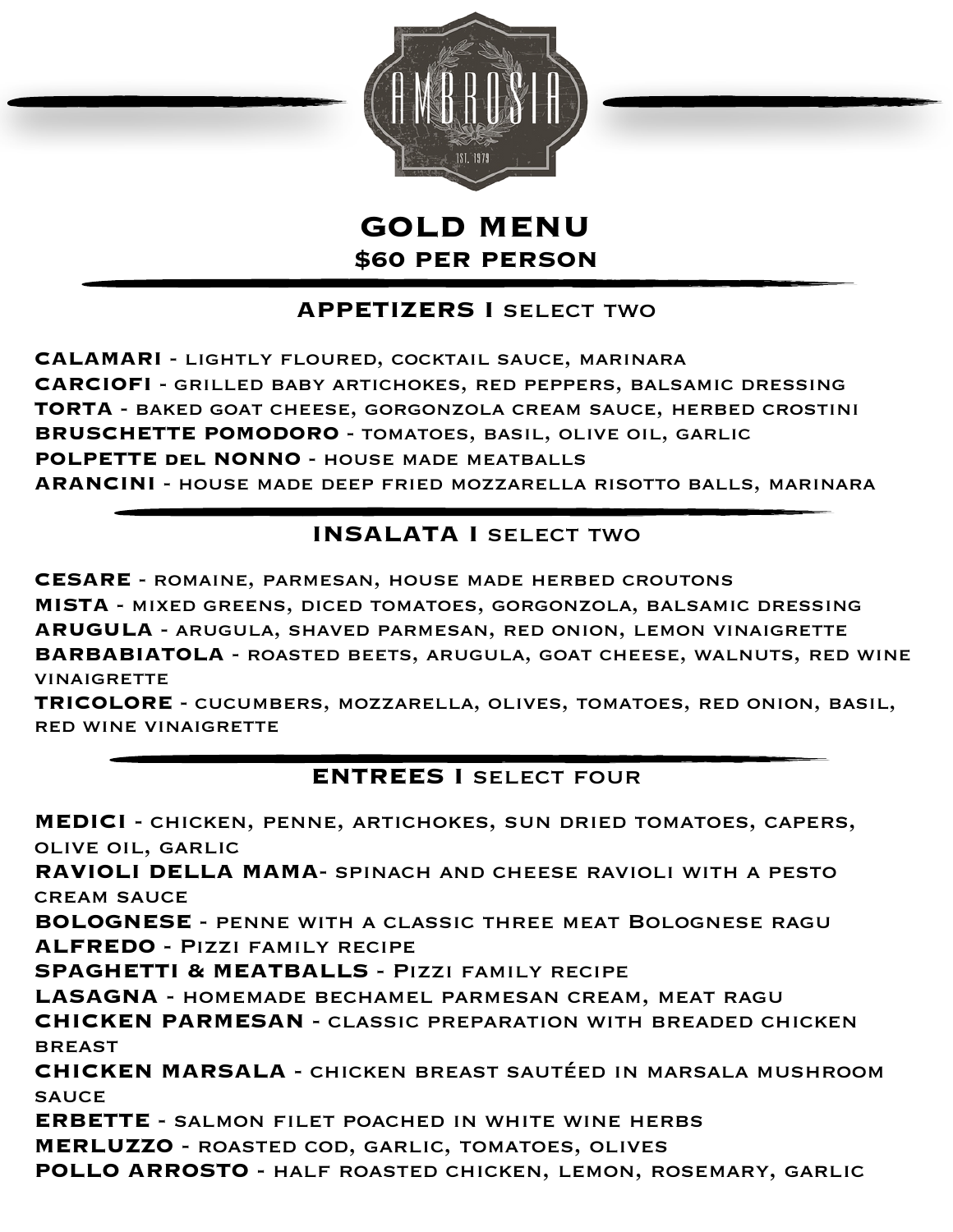

# **PLATINUM MENU \$70 PER PERSON**

## **APPETIZERS I** select two

**CALAMARI** - lightly floured, cocktail sauce, mari-nara **CARCIOFI** - grilled baby artichokes, roasted red peppers, balsamic dressing **GRIGLIA** - grilled prosciutto-wrapped shrimp, mixed greens, lemon & herb infused extra virgin olive oil **TORTA** - baked goat cheese, gorgonzola cream sauce, herbed crostini **SALUMI e FORMAGGI** - special selection of Italian meats and cheeses **POLPO ALLA GRIGLIA** - grilled octopus with yukon gold potatoes, red bell peppers, arugula, and spicy lemon vinaigrette **BRUSCHETTE POMODORO** - tomatoes, basil, olive oil, garlic **ARANCINI** - house made mozzarella risotto balls, marinara **POLPETTE del NONNO** - house made meatballs

## **INSALATA I SELECT TWO**

**CESARE** - romaine, parmesan, house made herbed croutons **MISTA** - mixed greens, diced tomatoes, gorgonzola, balsamic dressing **ARUGULA** - arugula, shaved parmesan, red on-ion, lemon vinaigrette **BARBABIATOLA** - roasted beets, arugula, goat cheese, walnuts, red wine vinaigrette **TRICOLORE** - cucumbers, mozzarella, olives, tomatoes, red onion, basil, red wine **VINAIGRETTE** 

## **ENTREES** I select four

**RAVIOLI DELLA MAMA** - spinach and cheese ravioli, pesto cream sauce **MEDICI** - chicken, penne, artichokes, sun dried tomatoes, capers, olive oil, garlic **BOLOGNESE** – penne with a classic three meat bolognese ragu **PANNA** - meat tortellini, pancetta, parmesan cream sauce **RUSTICA** - penne, sweet Italian sausage, mixed peppers, onions, tomatoes **SPAGHETTI & MEATBALLS** - Pizzi family recipe **GAMBERI** - linguini, shrimp, olive oil, garlic, spicy tomato sauce **ALFREDO** - Pizzi family recipe **LASAGNA** - homemade bechamel parmesan cream, meat ragu **VEAL MARSALA** - scaloppini sautéed in marsala mushroom sauce **CHICKEN PARMESAN** - classic preparation with breaded chicken breast **CHICKEN MARSALA** - chicken breast sautéed in marsala mushroom sauce **ERBETTE**- salmon filet poached in white wine herbs **MERLUZZO** - roasted cod, garlic, tomatoes, olives **POLLO ARROSTO** - half roasted chicken, lemon, rosemary, garlic **CAPASANTE** - seared sea scallops, sage brown butter, aged balsamic, pancetta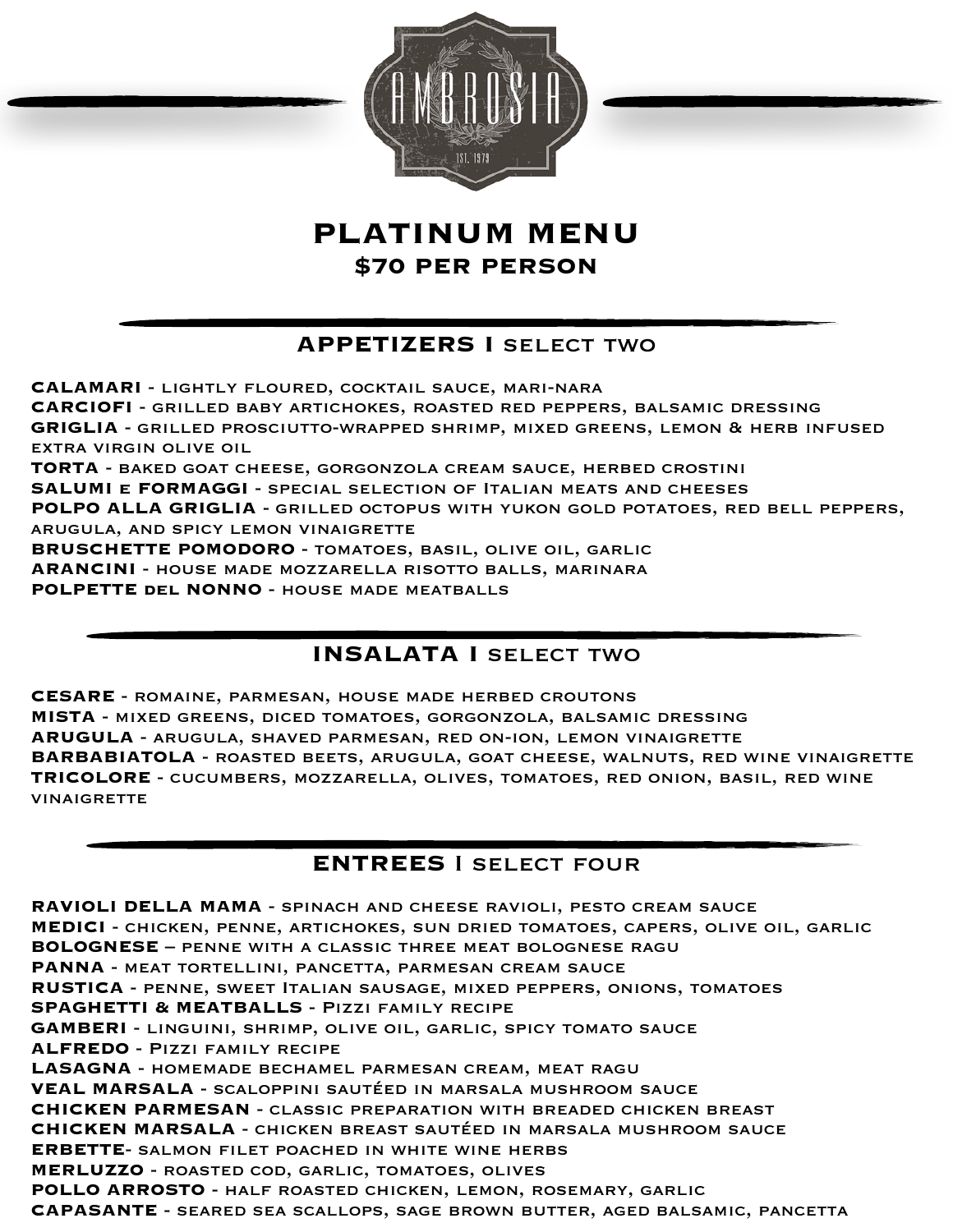

# **HORS D'OEUVRES**

SERVED BUFFET STYLE PROVIDES 2-3 PORTIONS PER GUEST

## **SILVER RECEPTION PACKAGE**

### **\$15.00 per guest**

Host to select two options to serve guests

# **GOLD RECEPTION PACKAGE**

### **\$25.00 per guest**

Host to select three options to serve guests

## **PLATINUM RECEPTION PACKAGE \$25.00 per guest**

Host to select four options to serve guests

**CALAMARI** - lightly floured, cocktail sauce, marinara

**CARCIOFI** - grilled baby artichokes, roasted red peppers, balsamic dressing

**GRIGLIA** - grilled prosciutto-wrapped shrimp, mixed greens, lemon & herb infused extra virgin olive oil

**TORTA** - baked goat cheese, gorgonzola cream sauce, herbed crostini **SALUMI e FORMAGGI** - special selection of Italian meats and cheeses **POLPO ALLA GRIGLIA** - grilled octopus with yukon gold potatoes, red bell peppers, arugula, and spicy lemon vinaigrette

**BRUSCHETTE POMODORO** - tomatoes, basil, olive oil, garlic **ARANCINI** - house made mozzarella risotto balls, marinara **POLPETTE del NONNO** - house made meatballs

**TRICOLORE -** chopped cucumber, cherry tomatoes, red onion, kalamata olives, fresh mozzarella, basil, oregano, red wine **VINAIGRETTE**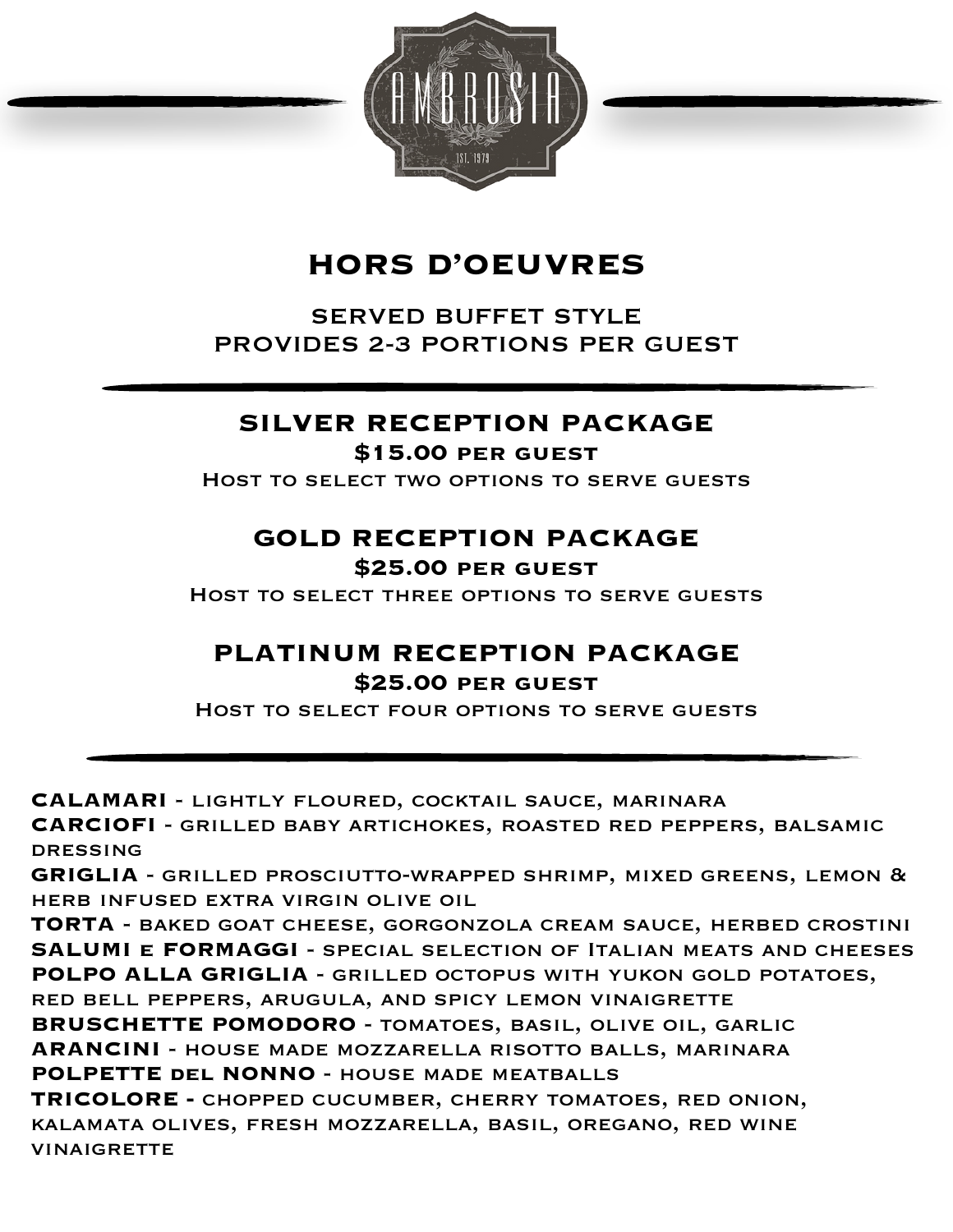

# **ADDITIONS**

# **BAR OPTIONS**

## **BEER & WINE OPEN BAR**

### **\$40 per person**

Guests can enjoy an unlimited amount of beer & wines available by the glass. Must be purchased for every guest over the age of 21.

### **OPEN BAR TBD**

Host will provide an open bar tab for guests and will be charged on consumption at the end of the event.

## **HOST BAR TBD**

Host may select a dollar amount that is allotted to Beverage Consumption. When bar tab limit is met, host can elect to increase the tab or guests will become responsible for additional drink purchases individually.

## **DESSERTS**

**add-on any dessert for an additional \$5.00 per person** 

**TARTUFO TIRAMISU CHEESECAKE SPUMONI CHOCOLATE CAKE**